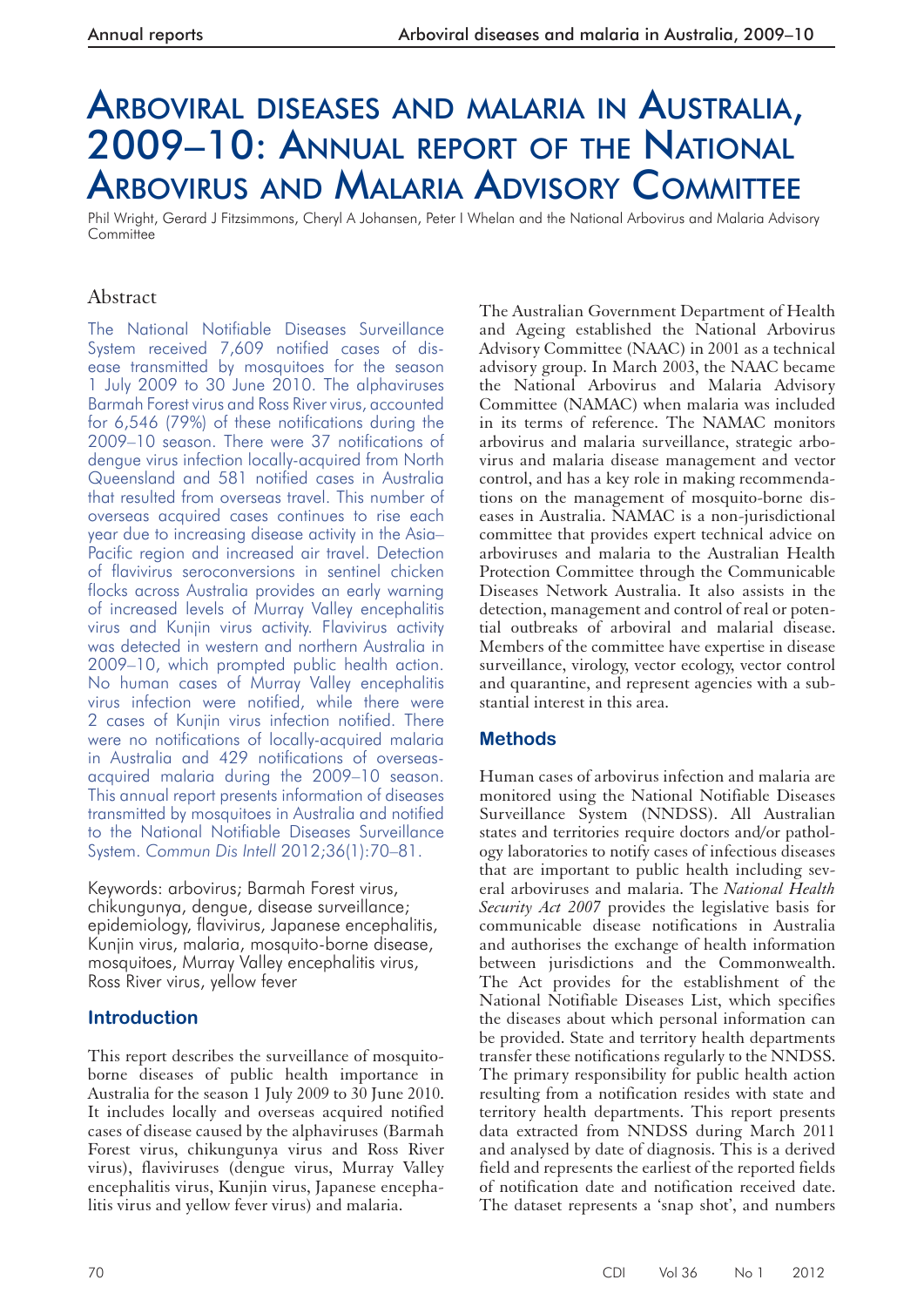in this report may vary slightly from those reported from other NNDSS sources. Detailed notes on the interpretation of NNDSS are available in the 2009 NNDSS annual report.<sup>1</sup> Case definitions for the diseases included in this report are available from http://www.health.gov.au/casedefinitions The report includes information on the following pathogens transmitted by mosquitoes:

- alphaviruses (Barmah Forest virus, Ross River virus, and chikungunya virus);
- flaviviruses (dengue virus, Japanese encephalitis virus, Kunjin virus, Murray Valley encephalitis virus, yellow fever virus and arbovirus not elsewhere classified); and
- malaria.

 To compare notifications in 2009–10 to historical totals, counts and crude rates of notification were compared either with the mean of the previous 5 years or with data from the previous year. The Australian Bureau of Statistics estimated resident population for Australia and each state or territory at June 2009 was used to calculate notification rates.

 Additional information was available from a survey conducted with some state and territory public health surveillance managers. The survey sought to confirm cases reported to NNDSS and determine the place of acquisition for locally-acquired cases of dengue virus infections. States and territories may conduct follow-up of arbovirus and malaria cases to determine the likely place of acquisition of infection.

# **Results**

 During the 2009–10 season, there were 7,609 notifications of diseases transmitted by mosquitoes. This represented a 6% increase from the mean of 7,207 notifications for the previous 5 years. A summary of the counts and crude rates of these mosquito-borne diseases is shown in Table 1. There were no reported cases of yellow fever during the season.

#### **Alphavirus**

 The most frequently reported alphaviruses in Australia, Ross River virus (RRV) and Barmah Forest virus (BFV), can cause illness characterised by fever, rash and polyarthritis. These viruses are transmitted by numerous species of mosquitoes that breed in diverse environments (freshwater habitats, coastal regions, salt marshes, floodwaters, established wetlands and urban areas).<sup>2</sup> No specific treatment or vaccine is available for these diseases. The viruses are maintained in a primary mosquito– mammal cycle involving macropods (kangaroos and wallabies), possibly other marsupials (e.g. possums), flying fox and native rodents. Horses, which may act as amplifier hosts, appear to develop joint and nervous system disease after infection with RRV. During the 2009–10 season, there were 6,546 notifications of alphaviruses (BFV and RRV) of which RRV infections accounted for 79% (5,148).

#### *Barmah Forest virus infections*

 There were 1,398 notifications of BFV infections during the 2009–10 season, representing a rate of 6.4 per 100,000 population, which has decreased from the mean of 8.3 per 100,000 population for the previous 5 years (Table 1). Queensland reported the largest number of notifications of BFV (845) while the highest rate was reported in the Northern Territory (42 per 100,000 population).

 Cases were reported in all jurisdictions. Approximately half of cases were male (52%). The median age for cases was 47 years.

 As in previous years, there was a marked seasonal trend with the highest number of cases being diagnosed in the months of March (181) and April (180).

#### *Ross River virus infections*

 There were 5,148 notifications of RRV infection during 2009–10 representing a rate of 23 per 100,000 population (Table 1). This was a 2.7% increase over the mean of the previous 5 years. Queensland reported the largest number of cases of RRV (2,540) while the highest rate was reported in the Northern Territory (143 per 100,000 population).

Cases were reported in all jurisdictions. Just under half of all notifications were male (44%). The median age for cases was 42 years.

 As in previous years, there was a marked seasonal trend with the highest number of notifications being diagnosed in the months of March (928) and April  $(1,020)$ .

 South Australia reported a significant increase in RRV notifications when compared with the mean of the previous 5-year period. For the 2009–10 reporting period there were 391 RRV notifications (232 in 2008-09); 49 of which were along the Murray River; with the rest dispersed throughout both regional and metropolitan areas. RRV notifications in 2009–10 alone indicate a high level of virus activity and susceptibility in human populations. Heavy rainfall in South Australia since March 2010 has no doubt played a role in this.<sup>3</sup>

#### *Chikungunya virus infection*

Chikungunya virus (CHIKV) is a member of the alphavirus genus in the family *Togaviridae* and is closely related to RRV and BFV. Illness is charac-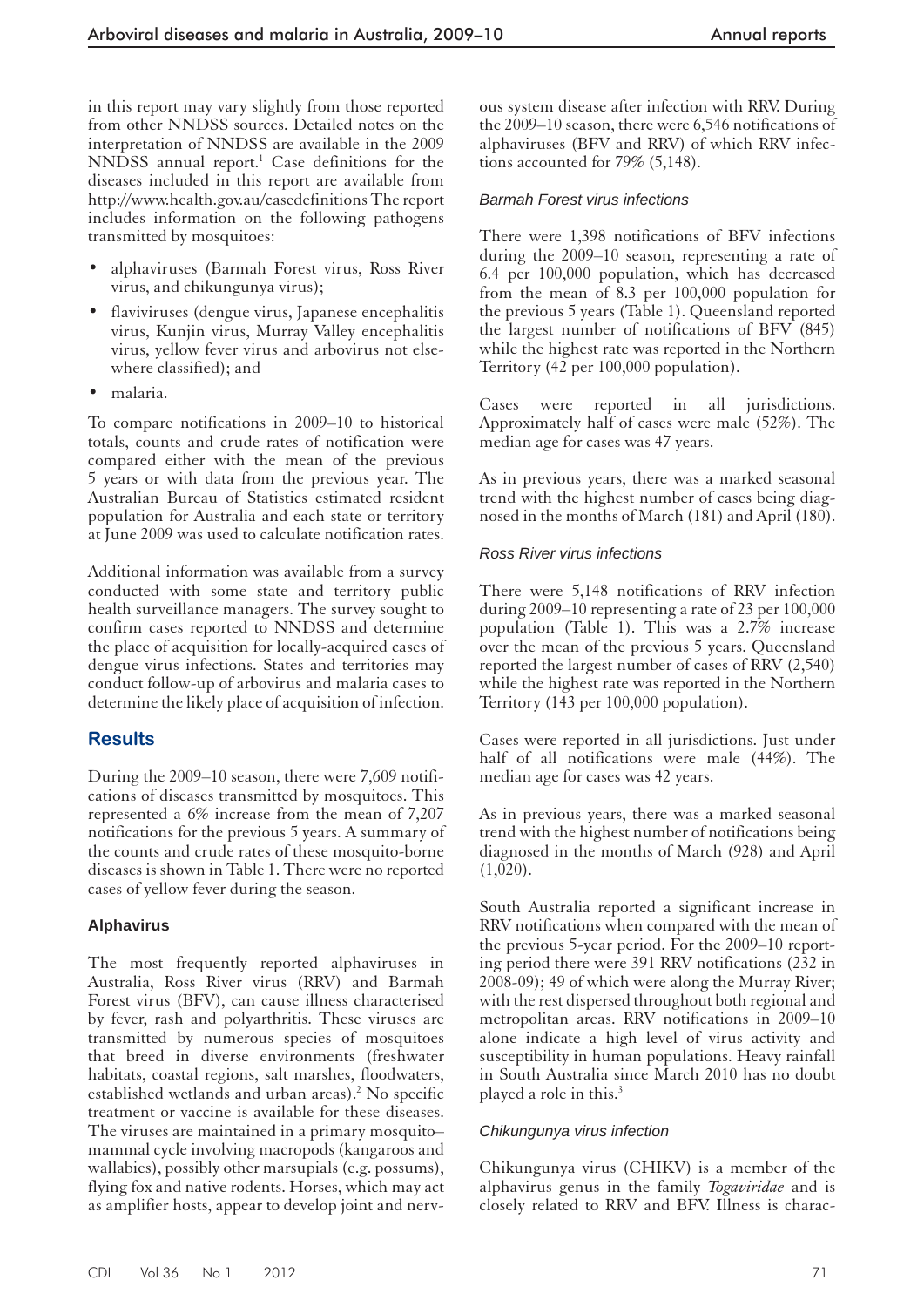| $2004 - 05$ to $2009 - 10$ .                          |                              |
|-------------------------------------------------------|------------------------------|
| $\frac{1}{2}$                                         |                              |
| م<br>م                                                |                              |
|                                                       |                              |
|                                                       |                              |
|                                                       |                              |
| t mosquito-borne diseases, An                         |                              |
|                                                       |                              |
| $\blacksquare$ nomination of                          |                              |
|                                                       |                              |
|                                                       |                              |
| an nate ber like<br>ו ומנט מ                          |                              |
| į                                                     |                              |
|                                                       |                              |
|                                                       |                              |
|                                                       |                              |
|                                                       |                              |
|                                                       |                              |
|                                                       | sease and state or territory |
| able 1: Number of notified cases, rate and 5-year mea |                              |

|                                                  |                                                                                                                                                                                                  |                |               |                          |                          | State or territory |                          |                  |                  |                  |
|--------------------------------------------------|--------------------------------------------------------------------------------------------------------------------------------------------------------------------------------------------------|----------------|---------------|--------------------------|--------------------------|--------------------|--------------------------|------------------|------------------|------------------|
| <b>Disease</b>                                   |                                                                                                                                                                                                  | ACT            | <b>NSW</b>    | $\overline{\mathsf{z}}$  | $\frac{d}{d}$            | $\frac{1}{2}$      | Tas                      | yic              | $\leq$           | Aust             |
| Arbovirus Infection (NEC*)                       | Notified cases 2009/10                                                                                                                                                                           | $\circ$        | $\circ$       | ო                        | ၜ                        | $\circ$            | $\circ$                  | $\sim$           | $\circ$          | $\overline{4}$   |
|                                                  | Rate, 09/10                                                                                                                                                                                      | 0.0            | 0.0           | $\ddot{.}3$              | 0.2                      | 0.0                | 0.0                      | 0.0              | 0.0              | $\overline{C}$   |
|                                                  | Mean rate, 2004/05 - 08/09                                                                                                                                                                       | 0.0            | 0.0           | $0.\overline{3}$         | 0.5                      | 0.0                | 0.0                      | $\overline{C}$   | 0.0              | $\overline{C}$   |
| Barmah Forest virus                              | Notified cases 2009/10                                                                                                                                                                           | 5              | 297           | 34                       | 845                      | 38                 | $\overline{\phantom{0}}$ | 32               | 86               | 1,398            |
| infection                                        | Rate, 09/10                                                                                                                                                                                      | 1.4            | 4.2           | 41.6                     | 19.1                     | 2.3                | 0.2                      | 0.6              | $3.\overline{8}$ | 6.4              |
|                                                  | Mean rate, 2004/05 - 08/09                                                                                                                                                                       | 1.4            | 7.5           | 41.6                     | 21.5                     | 4.4                | $0.\overline{2}$         | 0.5              | 6.8              | 8.3              |
| Dengue virus infection <sup>t</sup>              | Notified cases 2009/10                                                                                                                                                                           | $\overline{0}$ | 117           | $\infty$                 | 160                      | $\overline{a}$     | 4                        | 51               | 226              | 618              |
|                                                  | Rate, 09/10                                                                                                                                                                                      | 5.4            | $\frac{6}{1}$ | က<br>13.                 | 3.6                      | $\overline{0.7}$   | 0.8                      | $\overline{0}$ . | 10.1             | 2.8              |
|                                                  | Mean rate, 2004/05 - 08/09                                                                                                                                                                       | 1.6            | ς.            | 9.2                      | 7.5                      | $\frac{1}{2}$      | 0.4                      | $0.\overline{3}$ | 2.7              | 2.4              |
| Japanese encephalitis                            | Notified cases 2009/10                                                                                                                                                                           | $\circ$        | $\circ$       | $\circ$                  | $\circ$                  | $\circ$            | $\circ$                  | $\circ$          | $\circ$          | $\circ$          |
| virus infection - infection<br>acquired overseas | Rate, 09/10                                                                                                                                                                                      | 0.000          | 0.000         | 0.000                    | 0.000                    | 0.000              | 0.000                    | 0.000            | 0.000            | 0.000            |
|                                                  | Mean rate, 2004/05 - 08/09                                                                                                                                                                       | 0.000          | 0.003         | 0.000                    | 0.000                    | 0.000              | 0.000                    | 0.000            | 0.000            | 0.001            |
| Kunjin virus infection                           | Notified cases 2009/10                                                                                                                                                                           | $\circ$        | $\circ$       | $\overline{\phantom{0}}$ | $\overline{\phantom{0}}$ | $\circ$            | $\circ$                  | $\circ$          | $\circ$          | $\sim$           |
|                                                  | Rate, 09/10                                                                                                                                                                                      | 0.0            | 0.0           | 0.4                      | 0.0                      | 0.0                | 0.0                      | 0.00             | 0.0              | 0.07             |
|                                                  | Mean rate, 2004/05 - 08/09                                                                                                                                                                       | 0.0            | 0.0           | $\overline{C}$           | 0.0                      | $\overline{0}$ .   | 0.0                      | 0.0              | $\overline{0}$ . | 0.0              |
| Malaria                                          | Notified cases 2009/10                                                                                                                                                                           | S              | 84            | 13                       | 134                      | 23                 | S                        | 94               | 75               | 429              |
|                                                  | Rate, 09/10                                                                                                                                                                                      | 0.9            | $\frac{2}{3}$ | 5.7                      | 3.0                      | $\overline{4}$     | 0.6                      | $\ddot{ }$ :7    | $3.\overline{3}$ | 2.0              |
|                                                  | Mean rate, 2004/05 - 08/09                                                                                                                                                                       | 3.5            | 2.0           | 18.8                     | 5.5                      | $\frac{8}{1}$      | 3.4                      | 2.1              | 4.2              | $\overline{3}$ . |
| Murray Valley encephalitis                       | Notified cases 2009/10                                                                                                                                                                           | $\circ$        | $\circ$       | $\circ$                  | $\circ$                  | $\circ$            | $\circ$                  | $\circ$          | $\circ$          | $\circ$          |
| virus infection                                  | Rate, 09/10                                                                                                                                                                                      | 0.00           | 0.00          | 0.00                     | 0.00                     | 0.00               | 0.00                     | 0.00             | 0.00             | 0.00             |
|                                                  | Mean rate, 2004/05 - 08/09                                                                                                                                                                       | 0.00           | 0.00          | 0.19                     | 0.01                     | 0.00               | 0.00                     | 0.00             | 0.04             | 0.01             |
| Ross River virus infection                       | Notified cases 2009/10                                                                                                                                                                           | 20             | 1139          | 323                      | 2540                     | 391                | $\frac{4}{5}$            | 351              | 343              | 5148             |
|                                                  | Rate, 09/10                                                                                                                                                                                      | 5.7            | 16.0          | 142.8                    | 57.4                     | 24.1               | $\overline{\circ}$       | 6.4              | 15.3             | 23.4             |
|                                                  | Mean rate, 2004/05 - 08/09                                                                                                                                                                       | 3.0            | 13.3          | 131.3                    | 50.2                     | 13.1               | 5.2                      | 2.7              | 32.4             | 20.7             |
|                                                  | Does not include 33 chikungunya virus infections reported to the National Notifiable Diseases Surveillance System during the 2009-10 season as chikungunya is not reported by all jurisdictions. |                |               |                          |                          |                    |                          |                  |                  |                  |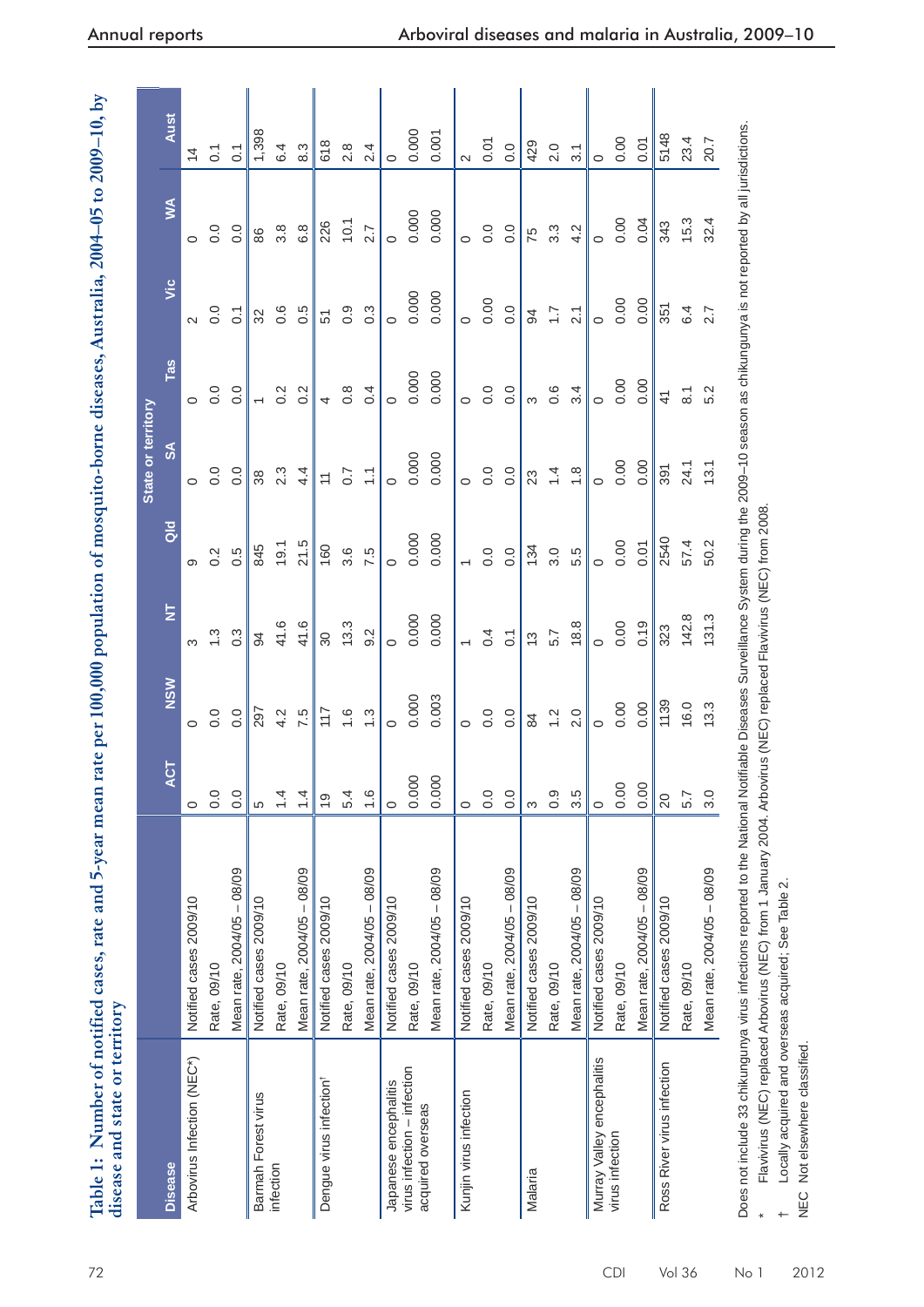terised by a sudden onset of fever, rash and severe joint pain. The acute disease lasts 1–10 days, but convalescence may include prolonged joint swelling and pain lasting months. It has clinical similarities to dengue, including occasional cases with haemorrhagic manifestations.<sup>4</sup> CHIKV is of concern given that the virus is transmitted from human to human by infected mosquitoes. Other vertebrates are not required for high levels of transmission to occur. In Australia, the confirmed mosquito vectors for CHIKV include *Aedes aegypti,* which occurs in northern Queensland and *Aedes albopictus,* which is found on Cocos, Christmas and the Torres Strait Islands.<sup>5</sup> Effective surveillance is required as there is the potential for the virus to become established in humans and spread in areas in Australia where the vectors exist. Other Australian mosquitoes that have been shown to be competent laboratory vectors of CHIKV include *Ae. vigilax, Ae. procax, Ae. notoscriptus* and *Coquillettidia linealis.* <sup>6</sup>

 CHIKV infection is a notifiable disease in all jurisdictions other than the Australian Capital Territory. There were 33 notifications of overseas-acquired CHIKV infection reported to NNDSS during the 2009–10 season compared with 21 cases in 2008–09 and 3 cases in 2007–08. Twelve of the cases were reported to have acquired their infection during travel to India.

 This section provides information on several flaviviruses notified to NNDSS including dengue virus (DENV), Murray Valley encephalitis virus (MVEV),

Kunjin virus (KUNV) and Japanese encephalitis virus (JEV). Other flaviviruses may be notified under the arbovirus (NEC) category. Dengue is characterised by flu like symptoms (fever, headache, muscle/joint pain) and has 4 distinct serotypes. Infection with MVEV, KUNV and JEV can, in a small percentage of cases, result in illness involving the DENV nervous system including encephalitis of variable severity. *Ae. aegypti* is the major vector of dengue in Australia and *Culex annulirostris* is the major vector of MVEV, JEV and KUNV. No specific treatment is available for these diseases and care is largely supportive. A vaccine is not available for prevention of DENV, MVEV or KUNV infection but a vaccination to prevent JEV infection is available.<sup>7</sup> There were 620 notified flavivirus cases in 2009–10, which included 618 notified cases of DENV and 2 notified cases of KUNV disease (Table 1). There were no notified cases of JEV or MVEV.

# *Dengue virus infection*

There were 618 notified cases of DENV infection during the season of 2009–10. Of these, 37 notified cases were locally-acquired in north Queensland and 581 notified cases acquired their DENV infection while overseas (Table 2).

#### *Locally-acquired dengue virus infection*

 Local transmission of DENV is restricted to areas of northern Queensland where the key mosquito vector, Ae. aegypti is present.<sup>8</sup> Dengue is not endemic in north Queensland, however local transmission can occur upon introduction of the

# CDI Vol 36 No 1 2012 73

# **Table 2: Place of reporting of notified cases of dengue virus infection, Australia, 1 July 2005 to 30 June 2010, by state or territory**

|                             | Year of   | <b>State or territory</b> |             |              |       |           |             |              |           |             |
|-----------------------------|-----------|---------------------------|-------------|--------------|-------|-----------|-------------|--------------|-----------|-------------|
| <b>Dengue</b>               | diagnosis | <b>ACT</b>                | <b>NSW</b>  | <b>NT</b>    | Qld   | <b>SA</b> | <b>Tas</b>  | <b>Vic</b>   | <b>WA</b> | <b>Aust</b> |
| Locally-acquired*           | 2005/06   | $\mathbf 0$               | 0           | $\mathbf 0$  | 42    | 0         | 0           | $\mathbf{1}$ | 0         | 43          |
|                             | 2006/07   | $\mathbf 0$               | $\mathbf 0$ | 1            | 46    | 0         | 0           | 0            | 0         | 47          |
|                             | 2007/08   | $\mathbf 0$               | $\mathbf 0$ | $\mathbf 0$  | 26    | 0         | 0           | 0            | 0         | 26          |
|                             | 2008/09   | 0                         | 5           | $\mathbf 0$  | 1,008 | 0         | 0           | 3            | 1         | 1,017       |
|                             | 2009/10   | $\mathbf 0$               | 3           | $\mathbf 0$  | 33    | 0         | 0           | 1            | 0         | 37          |
| Total locally-<br>acquired  |           | $\mathbf 0$               | 8           | $\mathbf{1}$ | 1,155 | 0         | 0           | 5            | 1         | 1,170       |
| Overseas-acquired           | 2005/06   | 7                         | 56          | 16           | 33    | 10        | $\mathbf 0$ | 12           | 22        | 156         |
|                             | 2006/07   | 2                         | 71          | 14           | 67    | 12        | 0           | 9            | 27        | 202         |
|                             | 2007/08   | 4                         | 105         | 26           | 84    | 35        | 4           | 15           | 94        | 367         |
|                             | 2008/09   | 13                        | 168         | 24           | 121   | 26        | 6           | 18           | 120       | 496         |
|                             | 2009/10   | 19                        | 114         | 30           | 127   | 11        | 4           | 50           | 226       | 581         |
| Total overseas-<br>acquired |           | 45                        | 514         | 110          | 432   | 94        | 14          | 104          | 489       | 1,802       |

**Flaviviruses**

Cases acquired their infection while living in or visiting north Queensland.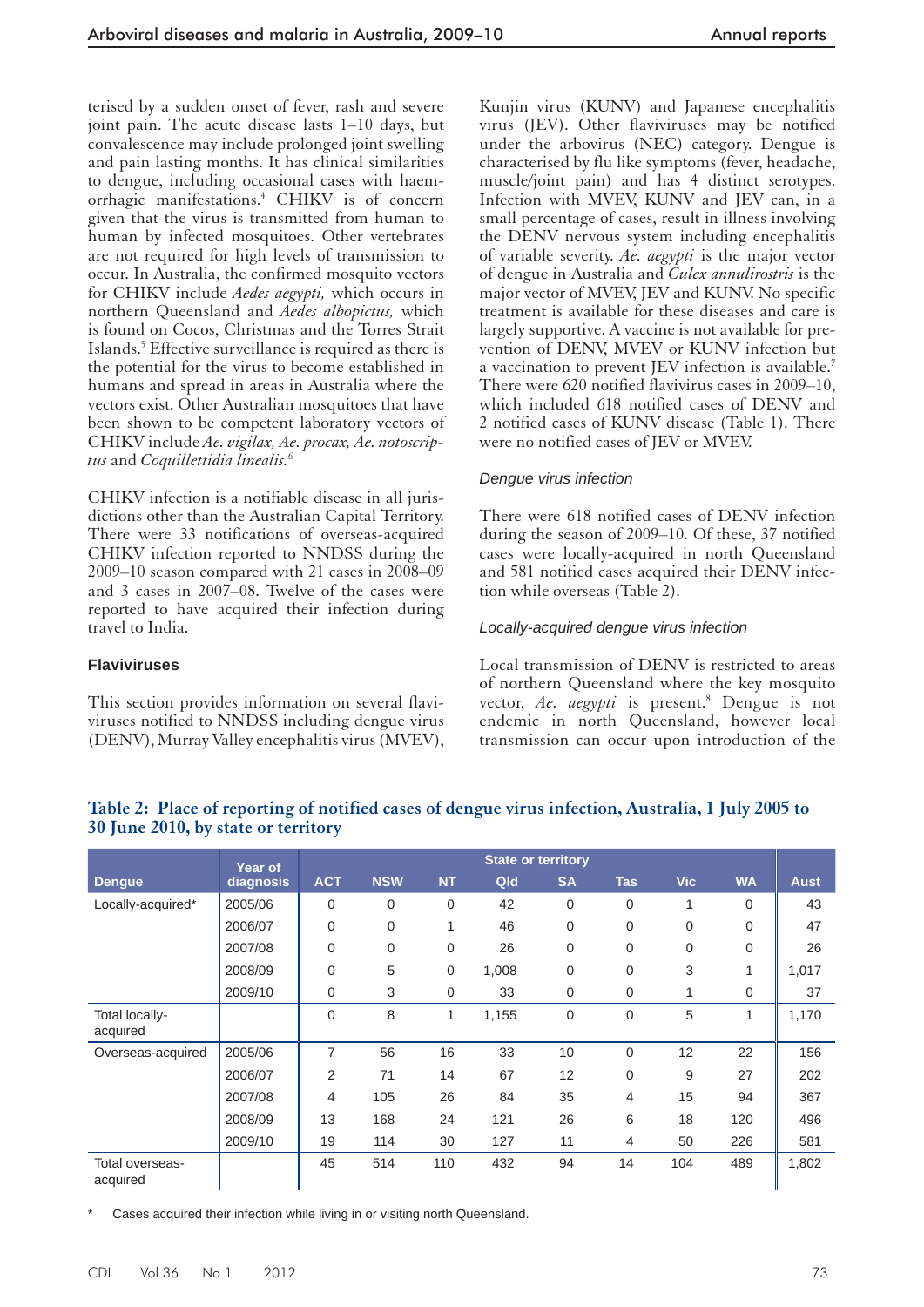virus to the mosquito vector by a viraemic tourist or a resident returning from a dengue-affected area overseas.<sup>9</sup> There were 37 notified cases of locally-acquired DENV infection during 2009–10. All cases of infection were acquired in north Queensland. Locally-acquired cases were notified between September 2009 and May 2010 and were associated with a number of outbreaks identified in north Queensland, dominated by 16 cases of DENV-2 from Tully.

#### *Overseas- acquired dengue virus infection*

 There were 581 notifications of DENV infection acquired overseas during the 2009–10 season (Table 1), which was an increase when compared with the average of 257 over the last 5 years. All jurisdictions reported increased numbers of notifications of overseas-acquired DENV infection since 2005–06 (Figure). Most notably, Western Australia reported 226 cases compared with 22 cases in 2005–06.

Country of acquisition was available for 416 (72%) of the 581 cases of overseas-acquired DENV reported to NNDSS (Table 3). Indonesia (notably Bali) was the country of acquisition for 274 (47%) cases and involved all 4 dengue serotypes. Nineteen other destinations were identified by patients. The infecting DENV serotype was determined for 216 (37%) of the 581 overseas-acquired dengue cases. DENV serotype 2 ( $n = 98$ ) was the most frequently reported serotype.





 **Table 3: Notified cases of overseas-acquired dengue virus infection, Australia, 1 July 2009 to 30 June 2010, by serotype and country of acquisition** 

| <b>Country of</b>  |          |          | <b>Dengue serotype</b> | Total cases |                |     |
|--------------------|----------|----------|------------------------|-------------|----------------|-----|
| acquisition        | Dengue 1 | Dengue 2 | Dengue 3               | Dengue 4    | <b>Untyped</b> |     |
| Indonesia          | 34       | 66       | 22                     | 10          | 142            | 274 |
| Thailand           | 3        | 6        | 5                      | 2           | 20             | 36  |
| East Timor         | 5        | 0        | 0                      | 2           | 13             | 20  |
| Fiji               |          | 6        | 3                      | 0           |                | 16  |
| Vietnam            | 3        |          | 0                      | 0           | 10             | 14  |
| Other country      | 11       | 11       | 3                      | 2           | 29             | 56  |
| Country not listed | 6        | 8        | 5                      | 2           | 144            | 165 |
| Total              | 62       | 98       | 38                     | 18          | 365            | 581 |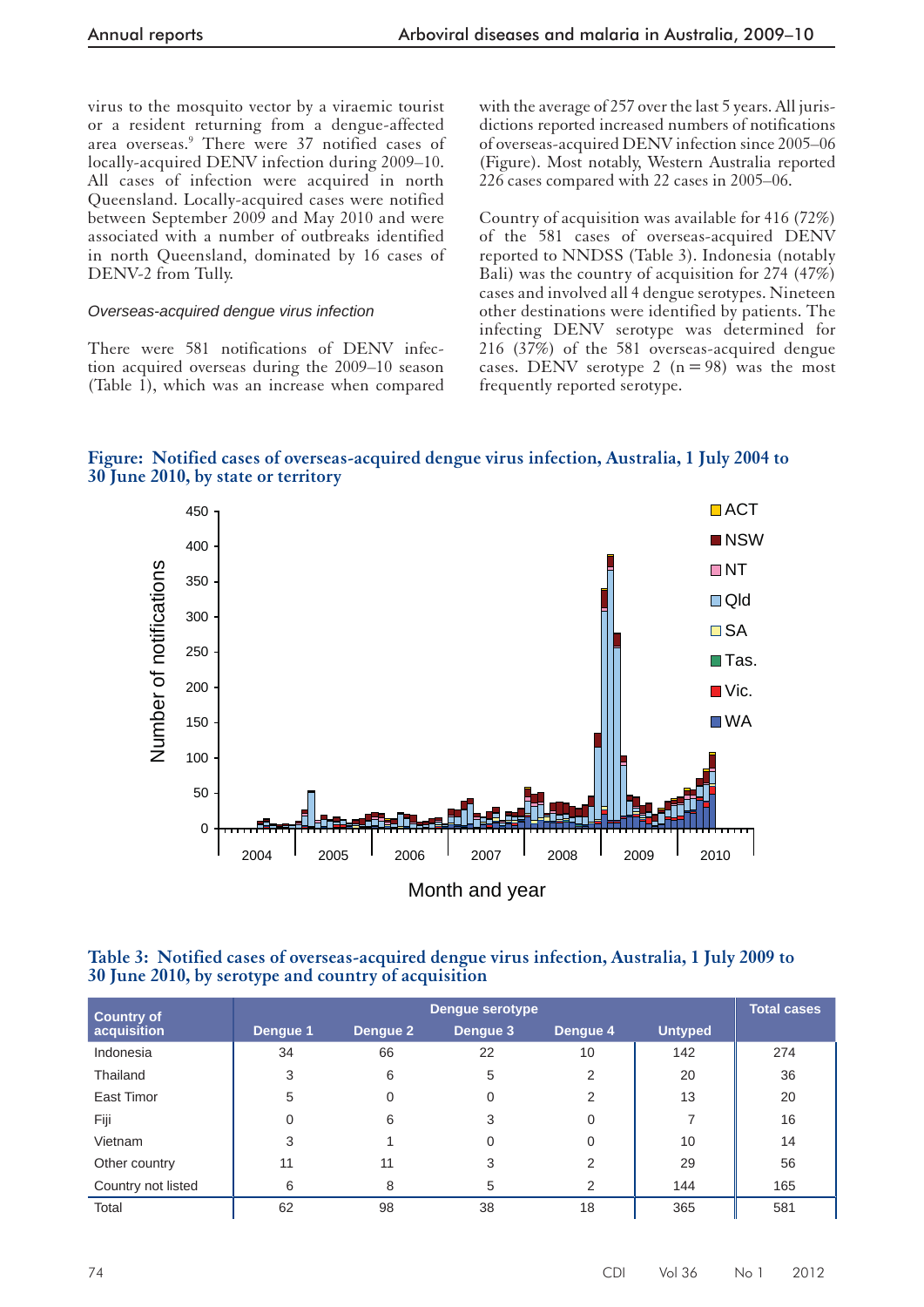#### *Japanese encephalitis virus infections*

 The last JEV notification in Australia was reported by New South Wales in September 2008 and was acquired overseas. There were no cases of locallyacquired JEV infection notified to NNDSS in Australia during 2009–10. The last case of locallyacquired JEV infection was reported in 1998.<sup>10</sup>

#### *Kunjin virus disease*

 There were 2 human cases of KUNV disease reported in Australia during 2009–10. One case each was reported by Queensland and the Northern Territory. The Northern Territory case exhibited encephalitic symptoms that are unusual for this disease.

#### *Murray Valley encephalitis virus infection*

 There were no human cases of MVEV infections reported in Australia during 2009–10. Previous MVEV cases were reported in March and May 2009 with 2 cases each reported from Western Australia and the Northern Territory. Both cases from the Northern Territory were fatal.

#### **Sentinel chicken fl avivirus surveillance programs**

 The sentinel chicken program is designed to detect flavivirus activity in Western Australia, New South Wales, Victoria, South Australia and the Northern Territory. The program aims to provide early warning of the endemic arboviruses MVEV and KUNV, as well as exotic arboviruses such as  $JEV<sup>11</sup>$  A public health response or warning can be implemented when chickens from a flock develop new antibodies to a flavivirus of interest. These warnings advise residents of the need to take added precautions to avoid mosquito bites and may be used to direct mosquito management programs. Chickens are replaced at least annually and more frequently if birds die or large proportions seroconvert. The flocks are well positioned to detect flavivirus activity and provide a timely and accurate indication of risk to people.<sup>12</sup> The location of sentinel chicken sites during 2009–10 is shown in the Map.

#### *Northern Territory*

 Sentinel chicken flocks in the Northern Territory are maintained, bled and analysed for flavivirus antibodies in a combined program between the Northern Territory Department of Health, Centre for Disease



#### **Map: Sentinel chicken testing sites, Australia, 2009–10**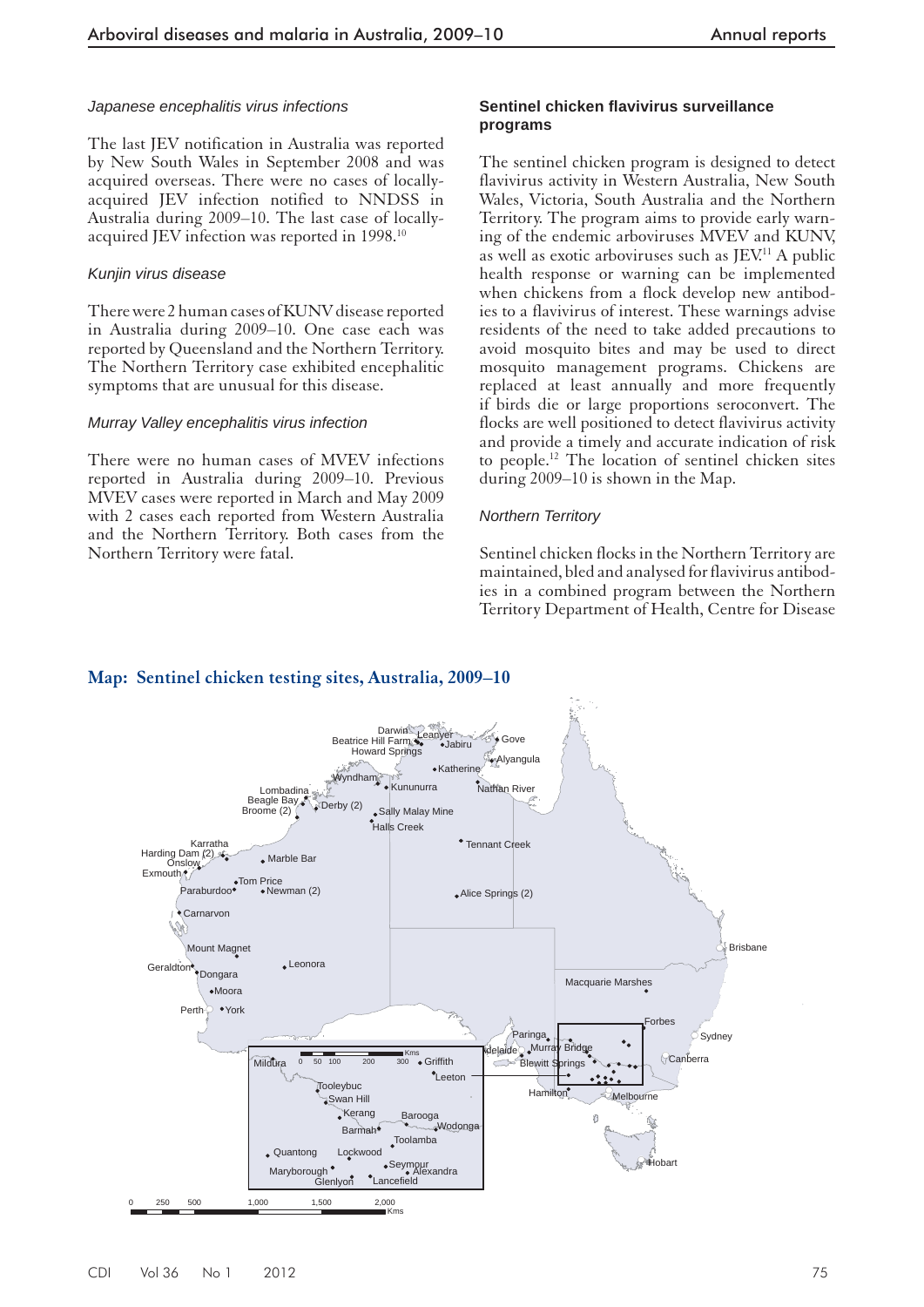Control Medical Entomology section, the Northern Territory Department of Resources (DoR) Berrimah Veterinary Laboratories, and volunteers.

 DoR officers or volunteers usually bleed flocks once a month and the samples are tested by DoR for antibodies to MVEV and KUNV.

 In the 2009–10 season, MVEV activity was detected in the flocks at Jabiru in April, and at Tennant Creek in August 2009 and May 2010. The three chickens that seroconverted to MVEV in Tennant Creek in August, outside the main MVE season, are possibly a carry over of MVEV activity from the previous season as the chickens were not bled in July 2009. The results in 2009–10 indicated low MVE virus activity in the Northern Territory, despite above average rainfall in the Top End. There have been no seroconversions to MVEV in the Alice Springs flocks since 2001–02, when the nearby Ilparpa swamp was drained, despite high levels of summer rain and large volumes of effluent released into the swamp this year. The high summer rain indicated an expected seroconversion to MVEV from one of the predictive models<sup>13</sup> and was the impetus for mosquito control precautions and warnings. The absence of any MVEV activity may have been partially due to an extensive aerial larval control of the swamp with methoprene pellets in March, but may also indicate that the local MVE ecology near Alice Springs has changed with the draining of the swamp and now may not be as suitable for MVEV transmission.

 The results further indicate that MVEV is endemic as far south as Tennant Creek, and that high levels of activity in the Top End are not necessarily a prerequisite for activity in the semi-arid areas south to Tennant Creek.

 KUNV activity occurred in the Top End, with seroconversions to KUNV being detected in the Howard Springs flock in January, and a flavivirus only indication in the Howard Springs flock, and the Coastal Plains flock in June 2010. The sentinel chicken flavivirus only seroconversion in Howard Springs in June 2010 later seroconverted to KUNV in 2010–11. There was a case of KUN encephalitis in the Darwin rural area in June 2010. Health warnings were issued in March and April and after the KUN encephalitis case. This is one of the rare instances of KUN encephalitis, and was reported in the *Northern Territory Disease Control Bulletin.* <sup>14</sup>

# *Western Australia*

 The flavivirus sentinel chicken program in Western Australia is undertaken by the Arbovirus Surveillance and Research Laboratory (ASRL) at the University of Western Australia, on behalf of the

Western Australian Department of Health. Many state and local government authorities and community volunteers also take part in the program. Thirty sentinel chicken flocks (of up to 12 chickens) are located at major towns and communities in the Kimberley, Pilbara, Gascoyne, Goldfields, Mid West and Central Coastal regions of Western Australia (Map). Blood samples are collected from the chickens by environmental health officers or trained volunteers at fortnightly intervals. Samples are transported to the ASRL where they are tested for antibodies to flaviviruses using an epitope blocking enzyme-linked immunosorbent assay. 15

 Rainfall prior to commencement of the 2009–10 wet season was generally below average in northern Western Australia. Thunderstorms and tropical cyclones (Tropical Cyclone Laurence and Tropical Cyclone Magna) caused above average rainfall in the north from November to January, and temperatures were warmer than usual. Warm dry conditions prevailed in February and March. Heavy rainfall returned to the north in April, and the wet, warm conditions continued into May.

 A total of 3,941 serum samples from 30 flocks (including one new flock at One Arm Point near Lombadina) were tested for antibodies to flaviviruses during 2009–10.<sup>16</sup> Seroconversions to flaviviruses were detected in just 16 (0.4%) samples. One KUNV seroconversion was detected at Lombadina in July, 1 MVEV seroconversion at the Harding Dam flock in August, and 1 MVEV seroconversion at Tom Price in August was associated with activity extending from the 2008–09 wet season.

 The first activity associated with the 2009–10 wet season occurred in February 2010, when KUNV was detected at Halls Creek in the south-east Kimberley region. Flavivirus activity was subsequently detected in the north-east Kimberley region (1 MVEV and 1 KUNV infection) and Lombadina in the West Kimberley region (5 MVEV infections) in May 2010. Overall, 13 seroconversions were detected through to July 2010. The level of MVEV and KUNV activity in sentinel chickens was substantially lower than the previous season, which was one of the highest on record for flavivirus activity. No flavivirus cases were reported in Western Australia during 2009–10.

 The Western Australian Department of Health issued three media statements. The first was released on 24 August 2009, following continuing detections of MVEV and KUNV in sentinel chickens in the Pilbara region (associated with continued activity from the 2008–09 season). The second media statement was issued on 8 April 2010 after KUNV was detected in sentinel chickens in the Kimberley region for the first time in the 2009–10 wet season. The third media release was released on 9 June 2010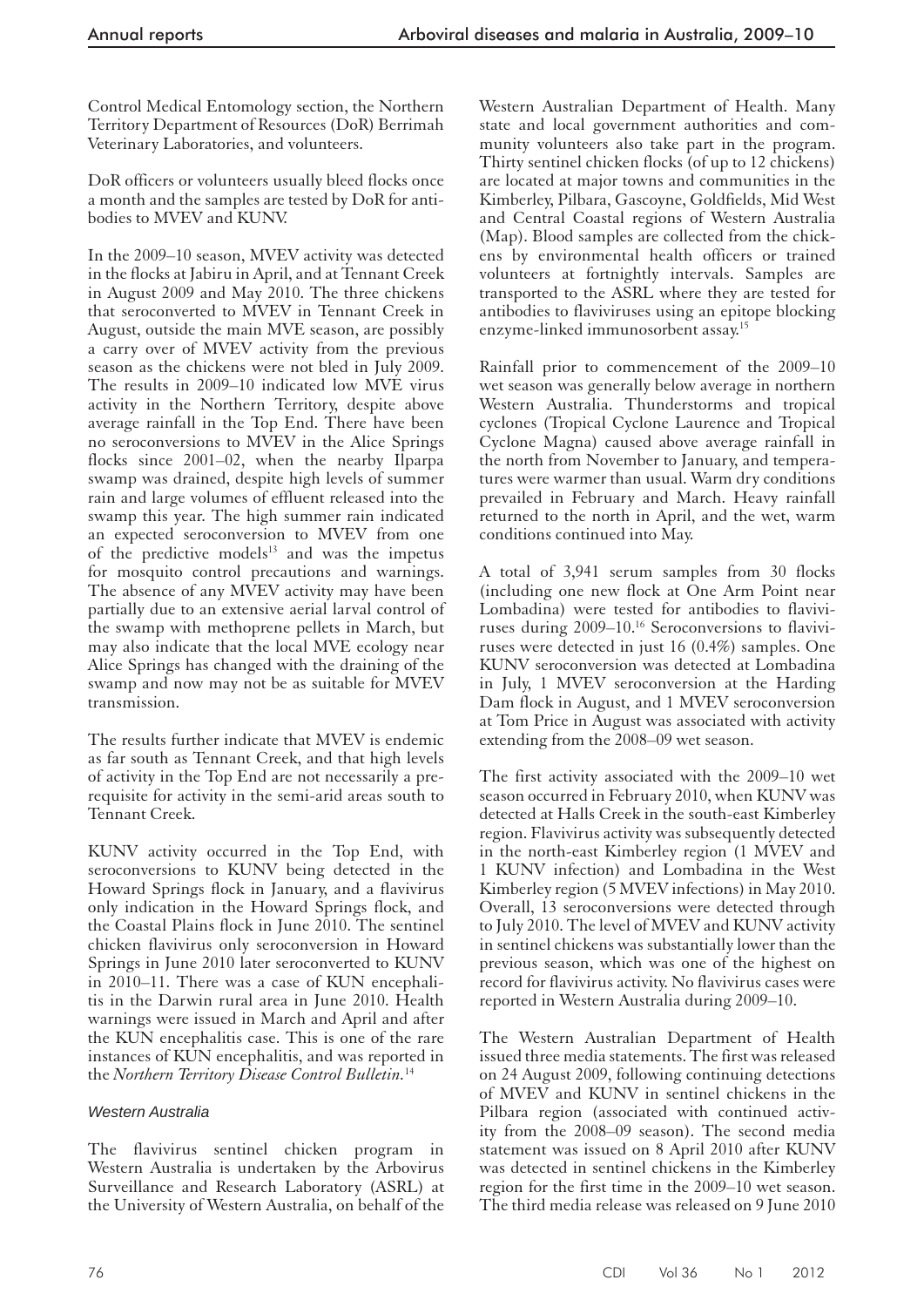after MVEV was detected in sentinel chickens in the Kimberley region, representing the first evidence of MVEV activity in Western Australia for the 2009–10 season. $15,16$ 

#### *New South Wales*

 The New South Wales Arbovirus Surveillance and Mosquito Monitoring program at the Institute of Clinical Pathology and Medical Research undertakes the New South Wales sentinel chicken program. The 2009–10 season began on 1 November 2009 with the first bleed and ended on 14 April 2010 with the last. A total of 2,133 samples were received from 7 sentinel chicken flocks in New South Wales during this period in 2009–10. The sentinel chicken flocks were located at Bourke, Deniliquin, Forbes, Griffith, Leeton, Macquarie Marshes and Menindee (Map). There were no seroconversions to MVEV or KUNV (personal communication: Stephen Doggett, New South Wales Health). A description of the bleeding method of the chickens and the testing regime is outlined in the 2003–04 New South Wales Arbovirus Surveillance Program annual report. 17

#### *Victoria*

 The Victorian sentinel chicken program is undertaken by the Department of Primary Industries on behalf of the Department of Health. For the period 1 July 2009 to 30 June 2010 sentinel chickens were placed at 10 locations along the Murray River and monitored from November 2009 to April 2010. Blood samples were collected weekly and tested for the presence of flavivirus antibodies. A total of 3,521 individual sentinel chicken samples were received and no samples were confirmed positive for flavivirus antibodies (personal communication: Rod Moran, Victorian Government Department of Health).

#### *South Australia*

 Sentinel chicken flocks at Blewitt Springs, Murray Bridge and Paringa were screened twice for MVE and KUNV by the Department of Primary Industries South Australia in conjunction with the Department of Health and pathology services. No seroconversions to either virus were detected.<sup>3</sup>

#### **Malaria**

 Malaria is a serious acute febrile illness that is normally transmitted from person to person through the bite of an infected mosquito. It is caused by a protozoan parasite called *Plasmodium* that includes 4 species that infect humans – *vivax, falciparum*, *malariae* and *ovale.* 18 A 5th species, *Plasmodium knowlesi* has been recently identified as a cause of human malaria occurring predominantly in South

East Asia. Infection with this primate malaria has the potential of being fatal if treatment is not given early in the course of an infection.<sup>19</sup>

 There were 429 notifications of overseas-acquired malaria during the season 2009–10, representing a rate of 2.0 per 100,000 population (Table 1). This was a decrease when compared with the mean rate of the previous 5 years of 3.1 per 100,000 population. There were no reports of locally-acquired malaria. The last Australian outbreak of locally-acquired malaria occurred in the Torres Strait (Saibai Island) in May 2004 where 3 cases of *P. falciparum* infection were reported.<sup>20</sup> The last outbreak of locally-acquired malaria on the Australian mainland occurred in north Queensland during 2002.<sup>21</sup>

 The age group most affected was the 25–29 year age group with 65 notified cases. Approximately twothirds of the 429 notified cases were male (70%), which was consistent with previous years. Cases were reported in all jurisdictions. No deaths from malaria were reported during the 2009–10 season.

 The infecting *Plasmodium* species was reported for 98% of malaria notifications during the 2009–10 season (Table 4). *P. falciparum* and *P. vivax* were the predominant species. New South Wales notified 1 overseas-acquired case of *P. knowlesi* during the 2009–10 season. The infection was acquired in Indonesian Borneo. A man in his 30s attended a suburban hospital in Sydney, New South Wales, with a 2-week history of morning fevers and mild headaches. His symptoms started 13 days after he left Indonesian Borneo (Kalimantan). He had spent an average of 10 days per month for the past 18 months working adjacent to a forest area in South Kalimantan Province, Indonesian Borneo. The most recent visit was toward the end of the rainy season. He did not use any personal protection measures (mosquito nets, long clothing, insect repellent) or malaria chemoprophylaxis. He did not travel to any other malaria-endemic areas during this 18-month period. He was treated with atovaquone/ proguanil for 3 days and the fever resolved and his platelet count returned to the reference level within 48 hours. He did not show any complications.

The country of acquisition of infection was available for 240 (56%) cases of malaria reported to NNDSS (Table 5). Papua New Guinea was identified as the place of acquisition for 84 (20%) cases and included both *P. falciparum* and *P. vivax* species. Thirty six other destinations were identified as a place of acquisition, including India (42), Ghana (12) and Uganda (12).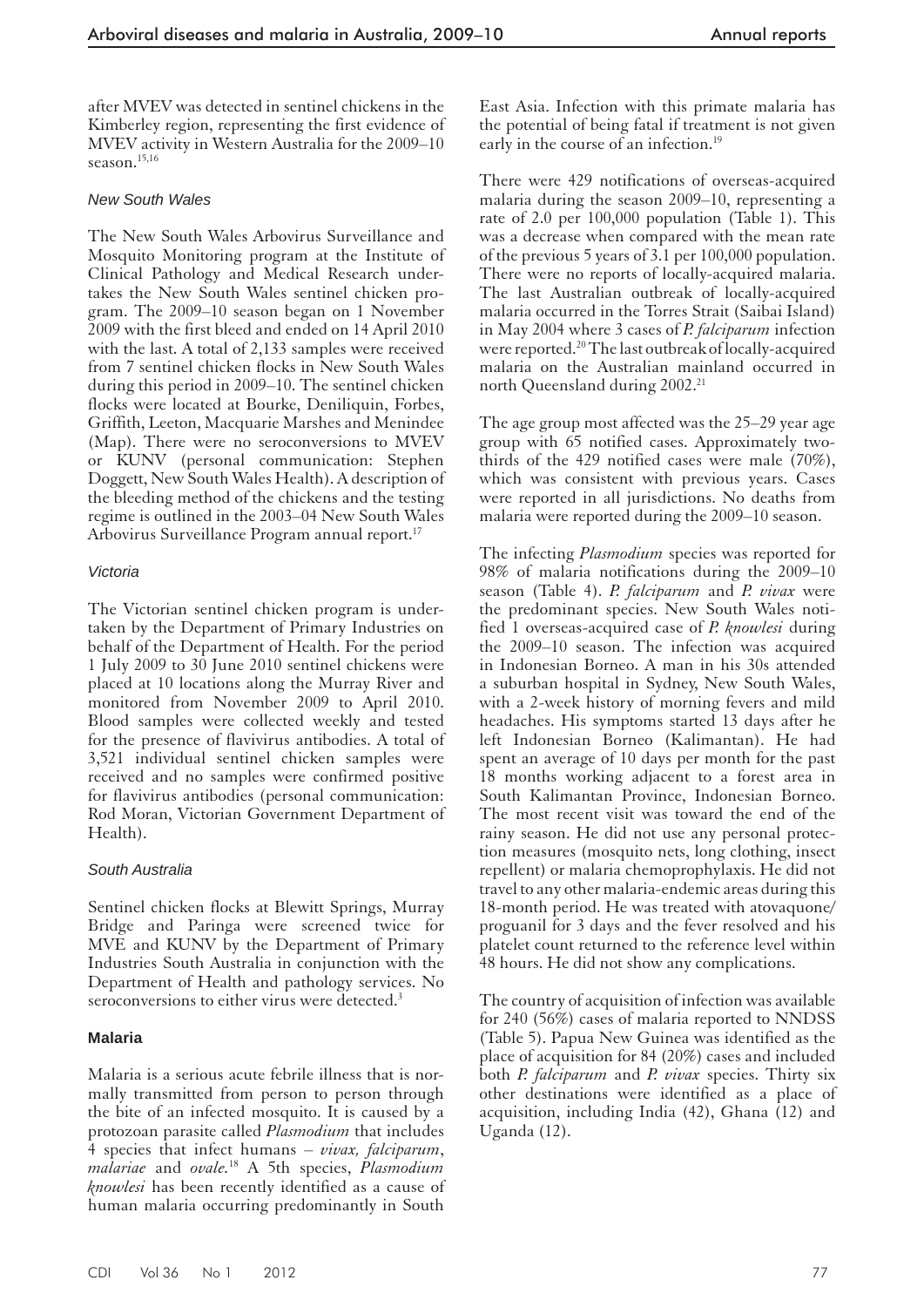# Table 4: Overseas-acquired malaria cases, Australia, 1 July 2009 to 30 June 2010, *Plasmodium* **species, by state or territory**

|                           | <b>State or territory</b> |            |           |     |           |          |     |           | Type        |               |
|---------------------------|---------------------------|------------|-----------|-----|-----------|----------|-----|-----------|-------------|---------------|
| <b>Plasmodium species</b> | <b>ACT</b>                | <b>NSW</b> | <b>NT</b> | Qld | <b>SA</b> | Tas      | Vic | <b>WA</b> | <b>Aust</b> | $(\bar{\%})$  |
| Plasmodium falciparum     | 2                         | 45         | 2         | 56  | 10        | 3        | 28  | 40        | 186         | 43            |
| Plasmodium vivax          |                           | 30         | 10        | 71  | 10        | 0        | 59  | 24        | 205         | 48            |
| Other Plasmodium species  | 0                         | 6          | $\Omega$  | 4   |           | 0        | 6   | 5         | 22          | 5             |
| Mixed Plasmodium species  | 0                         | 2          |           | 0   | $\Omega$  | 0        |     | 5         | 9           | 2             |
| Plasmodium species        | $\Omega$                  |            | 0         | 3   | 2         | $\Omega$ | 0   |           |             | $\mathcal{P}$ |
| Total                     | 3                         | 84         | 13        | 134 | 23        | 3        | 94  | 75        | 429         | 100           |

New South Wales, Victoria, South Australia, Western Australia, Tasmania and the Northern Territory report mixed species infections per notified case. Queensland and the Australian Capital Territory report 1 notification for each species in a mixed infection.

# **Table 5: Overseas-a cquired malaria cases, Australia, 1 July 2009 to 30 June 2010, by country of acquisition and Plasmodiumspecies**

| <b>Country of acquisition</b> | <b>Total</b><br>cases | <b>Not specified</b> | falciparum     | vivax | <b>Mixed</b><br><b>Plasmodium</b><br>species | <b>Other species</b> |
|-------------------------------|-----------------------|----------------------|----------------|-------|----------------------------------------------|----------------------|
| Papua New Guinea              | 84                    | 3                    | 24             | 56    |                                              | 0                    |
| India                         | 42                    |                      |                | 41    | 0                                            | 0                    |
| Ghana                         | 12                    |                      | 9              |       |                                              | 2                    |
| Uganda                        | 12                    |                      | 9              | 0     | 0                                            | 3                    |
| Other country                 | 90                    |                      | 51             | 32    | 3                                            | 4                    |
| Country not listed            | 189                   |                      | Q <sub>2</sub> | 75    |                                              |                      |
| Total                         | 429                   |                      | 186            | 205   | 9                                            | 22                   |

# **Arbovirus infection ( NEC)**

 The category includes notifications of arbovirus infections not elsewhere classified (NEC). There were 14 notifications in this category during the 2009–10 season, which was similar when compared with the previous 5 years. Queensland  $(9)$  the Northern Territory (3) and Victoria (2) accounted for all notified cases.

# **Other surveillance and research activities**

# *National Arbovirus Monitoring Program*

 The National Arbovirus Monitoring Program (NAMP) monitors the distribution of economically important arboviruses of livestock and their vectors in Australia. Important arboviruses include bluetongue virus, Akabane virus and bovine ephemeral fever virus (BEFV) and are further described in the NAMP 2009–2010 annual report.<sup>22</sup>

# *Northern Australia Quarantine Strategy*

 The Australian Quarantine and Inspection Service (AQIS) Northern Australia Quarantine Strategy

(NAQS) continues to undertake limited surveillance for the presence of JEV in the Torres Strait and mainland Australia. A sentinel pig herd at Injinoo airport near Bamaga in Cape York, Queensland has not shown any serological evidence of mainland presence since early 2004.<sup>23</sup>

#### *Torres Strait* Aedes albopictus *Elimination and Control Program*

 The Asian Tiger mosquito, *Ae. albopictus,* which was previously exotic to Australia, was found on the outer islands of Torres Strait in April 2005.<sup>24</sup> If this mosquito establishes in mainland Australia, it will increase the number and extent of mosquitoes capable of transmitting dengue and chikungunya, as well as becoming a new serious pest mosquito. Since 2005, the Australian Government provided funding to Queensland Health towards a mosquito elimination program in the Torres Strait. The initial aim of the program was to eliminate *Ae. albopictus*  from the Torres Strait islands. The development and implementation of a program based on the 'cordon sanitaire' approach (a barrier designed to prevent a disease or other undesirable condition from spreading) around Thursday and Horn islands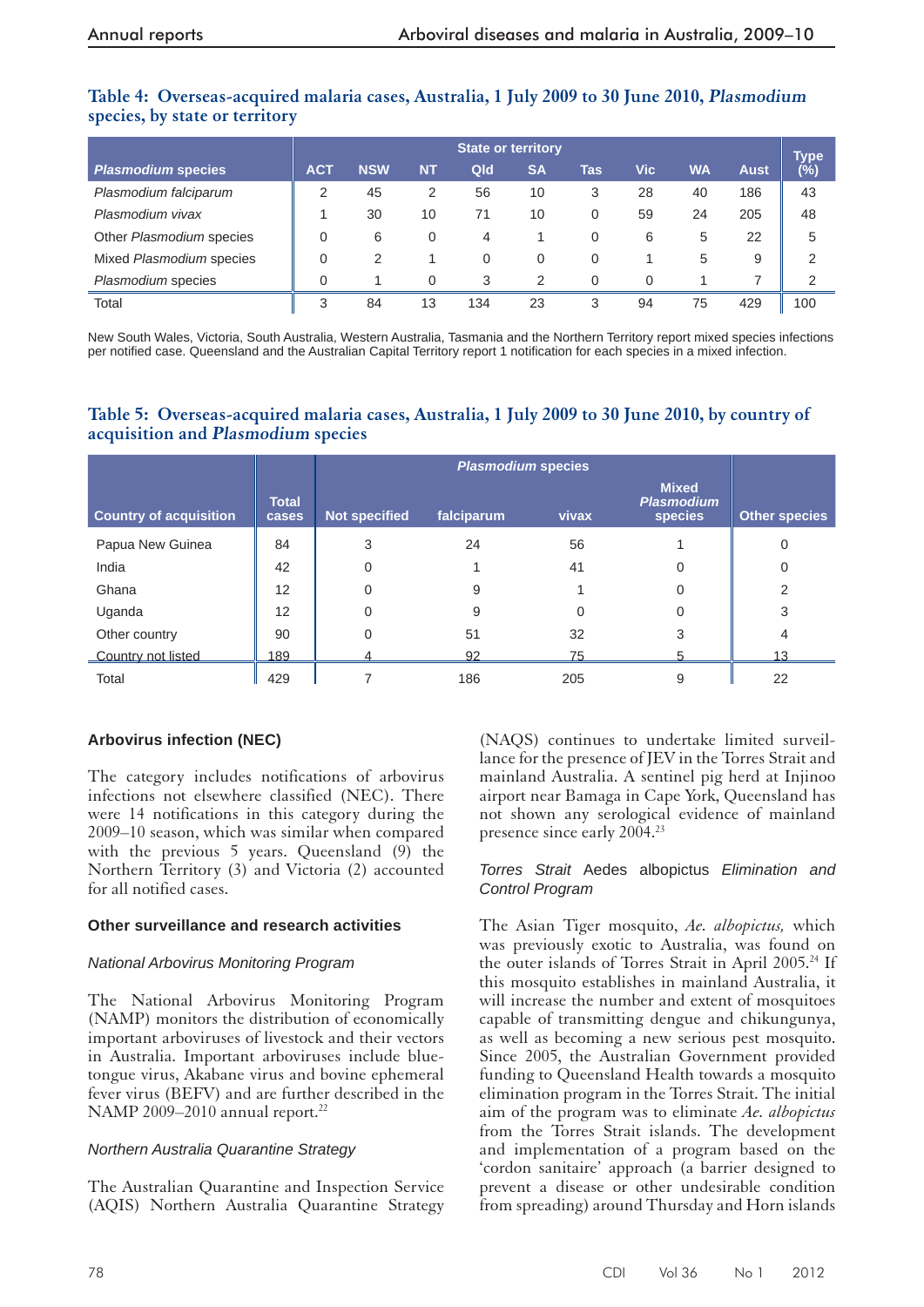was initiated in May 2008 in an attempt to prevent the spread of *Ae. albopictus* further south, following unsuccessful attempts to eliminate *Ae. albopictus*  from the outer islands of the Torres Strait. 25 Multiple incursions of *Ae. albopictus* into the Torres Strait had likely occurred and resulted from human activity or traffic moving these mosquitoes around the Torres Strait. In May 2009, the Australian Government agreed to provide further funding to Queensland Health over 4 years to continue support towards the Torres Strait Health Protection Strategy mosquito program. 26 The focus of the program is surveillance and control of *Ae. albopictus* in the Torres Strait and prevention of the spread of *Ae. albopictus* from the Torres Strait to mainland Australia.

# **Discussion**

 This report summarises the surveillance of nationally notifiable mosquito-borne disease in Australia for the season 1 July 2009 to 30 June 2010.

 Australia recorded its first overseas-acquired case of *Plasmodium knowlesi* this year*. P. knowlesi* is now established as the fifth *Plasmodium* species to cause malaria in humans. Given the case history, clinicians should now consider the possibility of infection with *P. knowlesi* in patients who have acquired malaria in forest areas of South East Asia.<sup>27</sup>

 The 2009–10 dengue fever season, when there were 37 locally-acquired notified cases, was comparatively mild compared with the 2008–09 season. In 2008–09, outbreaks of all 4 serotypes affected several locations with over 1,000 dengue cases in a short period and represented the largest reported annual number of cases in recent times.<sup>28,29</sup>

 Much of the increase in overseas-acquired DENV infections over the past few years can be attributed to an increase in disease activity in the Asia/Pacific region as well as increased travel by Australians to some destinations in South East Asia. Dengue is the most rapidly increasing mosquito-borne viral disease in the world. The *Dengue Strategic Plan for the Asia Pacific Region (2008–2015)* 30 (The Strategic Plan) has been prepared by the WHO Regional Offices for South East Asia and the Western Pacific to respond to the increasing threat from dengue, which is spreading to new geographical areas in Member countries of the South-East Asia and the Western Pacific regions. The Strategic Plan provides a framework for national plans and is used to mobilise resources where they are needed. The NAMAC reviewed and endorsed this plan.

 The Strategic Plan provides generic recommendations to allow its local adaptation. Effective dengue control is not possible if control efforts are limited to one country or a few countries. It requires the adoption of a regional approach through collaboration among countries and sustained partnerships to enable countries to implement evidence-based interventions and the use of best practices. 30

 Malaria and dengue, although preventable, remain a significant risk to travellers overseas despite warnings and other travel advice. Travellers continue to acquire malaria and dengue infections. The main way to minimise the risk of infection is to avoid being bitten by mosquitoes through the application of personal prevention measures. Travellers are encouraged to consider the information available on the Smartraveller travel health website and to seek a doctor's advice prior to travel.

 MVEV and KUNV activity was detected in the sentinel chicken flocks in northern Western Australia and the Northern Territory. This led to public health media releases in both jurisdictions, which warned the public of potential infection and other prevention strategies.

 The limitations of surveillance data used in this report are referred to in detailed notes on the interpretation of NNDSS, which is available in the 2009  $NNDSS$  annual report.<sup>1</sup> A specific limitation of the data used in this report relates to the virological testing, which is required to distinguish alphavirus disease from other causes of arthritis. The alphavirus infections notified to NNDSS each season are based on laboratory definitive evidence only and assumes a clinically compatible arthritic infection. A case can still be notified when clinical illness may not be consistent with the diagnosis of alphavirus infection. Furthermore, false positive reactions are an issue in the serological diagnosis of some arboviral infections and cross-reacting IgM can occur, particularly with flavivirus infections.<sup>31</sup> Human surveillance for alphavirus infection enables local authorities to implement public health action and manage local disease outbreaks, but does not necessarily provide a reliable indication of the true incidence of a disease.

 Another limitation of surveillance data of this report relates to place or country of acquisition of infection. This information is currently not available for South Australian notifications to NNDSS.

 NAMAC provides advice on the strategic approaches to the management of arbovirus diseases and malaria, which continue to pose significant challenges to Australia and the region. This report describes the activities resulting from notified cases of human infections to health authorities and sentinel animal activities for the early detection of serious disease threats. Public Health authorities recognise the importance of vigilance in the surveillance of these diseases, which enables the rapid detection and response to the threat of arborviral disease and malaria.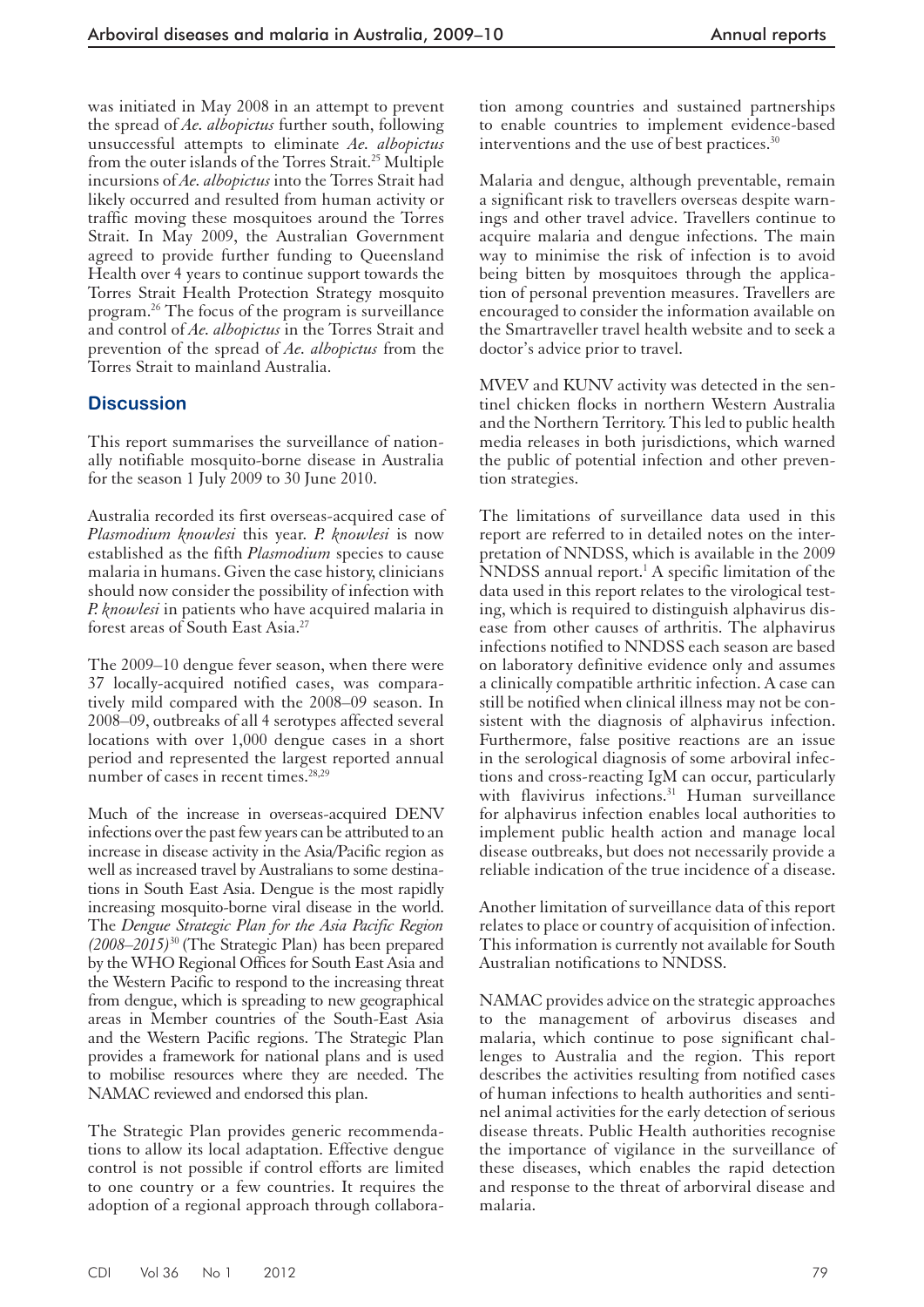# **Acknowledgements**

 The National Arbovirus and Malaria Advisory Committee members in 2009–10 were (in alphabetical order): Bart Currie, Peter Dagg, Peter Daniels, Jenny Firman, Gerard Fitzsimmons, Rogan Lee, Mike Lindsay, John Mackenzie, Rodney Moran, Scott Ritchie, Richard Russell, Christine Selvey, David Smith, Peter Whelan, Craig Williams, and Jennifer Wall and Phil Wright (Secretariat).

We would also like to thank:

 Alison Milton, Dougald Knuckey and Stefan Stirzaker of the Office of Health Protection, Australian Government Department of Health and Ageing

 State and territory public health communicable disease surveillance managers

Sentinel reports were provided by:

 Cheryl Johansen and technical staff of the Arbovirus Surveillance and Research Laboratory and the Mosquito-Borne Disease Control Branch, Western Australian Department of Health.

 The New South Wales Arbovirus Surveillance and Mosquito Monitoring Program, Institute of Clinical Pathology and Medical Research, University of Sydney and Westmead Hospital. The New South Wales Arbovirus Program is funded by the New South Wales Ministry of Health.

 Peter Whelan of the Northern Territory Department of Health, and Lorna Melville, Northern Territory Department of Resources.

# **References**

- 1. Office of Health Protection. Australia's notifiable disease status, 2009: annual report of the National Notifiable Diseases Surveillance System. *Commun Dis Intell*  2009;33(2):89–154.
- 2. Russell RC, Dwyer DE. Arboviruses associated with human disease in Australia. *Microbes Infect* 2000;2(14):1693– 1704.
- 3. Williams C. 2009–10: a season of enhanced surveillance, virus detection in mosquitoes and formal intelligence reports to the Health Department. Adelaide: Sansom Institute, University of South Australia; 2011.
- 4. Parida MM, Santhosh SR, Dash PK, Lakshmana Rao PV. Rapid and real-time assays for detection and quantification of chikungunya virus. *Future Virol* 2008;3(2):179–192.
- 5. Harrington S, Lindsay MD, Douglas A. Christmas Island and Cocos (Keeling) Islands, Indian Ocean: Mosquito fauna and mosquito-borne disease risk assessment and management recommendations. FINAL REPORT of investigations undertaken in 2007–08: Public Health Division, Western Australian Department of Health; 2009.
- 6. van den Hurk AF, Hall-Mendelin S, Pyke AT, Smith GA, Mackenzie JS. Vector competence of Australian mosquitoes for chikungunya virus. *Vector Borne Zoonotic Dis*  2010;10(5):489–495.
- 7. Australian Technical Advisory Group on Immunisation. *The Australian Immunisation Handbook* 9th edn. Canberra, Australia: National Health and Medical Research Council; 2008.
- 8. Hanna JN, Ritchie SA, Richards AR, Humphreys JL, Montgomery BL, Ehlers GJ, et al. Dengue in north Queensland, 2005–2008. *Commun Dis Intell*  2009;33(2):198–203.
- 9. Queensland Health. Dengue Fever Management Plan for North Queensland 2005–2010 Cairns, Queensland: Tropical Public Health Unit Network, Queensland Health; 2005.
- 10. Hanna JN, Ritchie SA, Phillips DA, Lee JM, Hills SL, van den Hurk AF, et al. Japanese encephalitis in north Queensland, Australia, 1998. *Med J Aust* 1999;170(11):533–536.
- 11. Broom AK, Azuolas J, Hueston L, Mackenzie JS, Melville L, Smith DW, et al. Australian encephalitis: Sentinel Chicken Surveillance Programme. *Commun Dis Intell* 2001;25(3):157–160.
- 12. Broom AK. Sentinel Chicken Surveillance Program in Australia, July 2002 to June 2003. *Commun Dis Intell*  2003;27(3):367–369.
- 13. Kurucz N, Whelan PI, Jacups SP, AK B, Melville LF. Rainfall, mosquito vector numbers and seroconversions in sentinel chickens to Murray Valley encephalitis virus in the Northern Territory. In: *Arbovirus Research in Australia:*  2005. pp. 188–192.
- 14. Kurucz N, Gray TJ, Burrow J, Whelan P. A confirmed case of Kunjin virus disease encephalitis acquired in rural Darwin, NT--The mosquito story. *The Northern Territory Disease Control Bulletin* 2010;17(4):5–10.
- 15. Hall RA, Broom AK, Harnett AC, Howard MJ, Mackenzie JS. Immunodominant epitopes on the NS1 protein of MVE and KUN viruses serve as targets for a blocking ELISA to detect virus-specific antibodies in sentinel animal serum. *J Virol Methods* 1995;51(2–3):201–210.
- 16. Johansen C, McFall S, Wong S, Avery V, Cashen C, Wallace M, et al. The University of Western Australia Arbovirus Surveillance and Research Laboratory Annual Report: 2009–2010: Discipline of Microbiology and Immunology, The University of Western Australia; 2010.
- 17. Doggett S, Clancy J, Haniotis J, Russell R, Hueston L, Marchetti M, et al. The New South Wales Arbovirus Surveillance and Mosquito Monitoring Program 2003– 2004 Annual Report: Medical Entomology Department, Institute of Clinical Pathology and Medical Research, University of Sydney and Westmead Hospital; 2004.
- 18. Heymann D, ed. *Control of Communicable Diseases Manual.* 18th edn. Washington: American Public Health Association; 2004.
- 19. Cox-Singh J, Davis TM, Lee KS, Shamsul SS, Matusop A, Ratnam S, et al. *Plasmodium knowlesi* malaria in humans is widely distributed and potentially life threatening. *Clin Infect Dis* 2008;46(2):165–171.
- 20. Sweeny A, Beard F. Queensland Health Notifiable Diseases Report 2002–2006. Brisbane: Communicable Diseases Branch, Brisbane: Queensland Health; 2009
- 21. Hanna JN, Ritchie SA, Eisen DP, Cooper RD, Brookes DL, Montgomery BL. An outbreak of *Plasmodium vivax*  malaria in Far North Queensland, 2002. *Med J Aust*  2004;180(1):24–28.